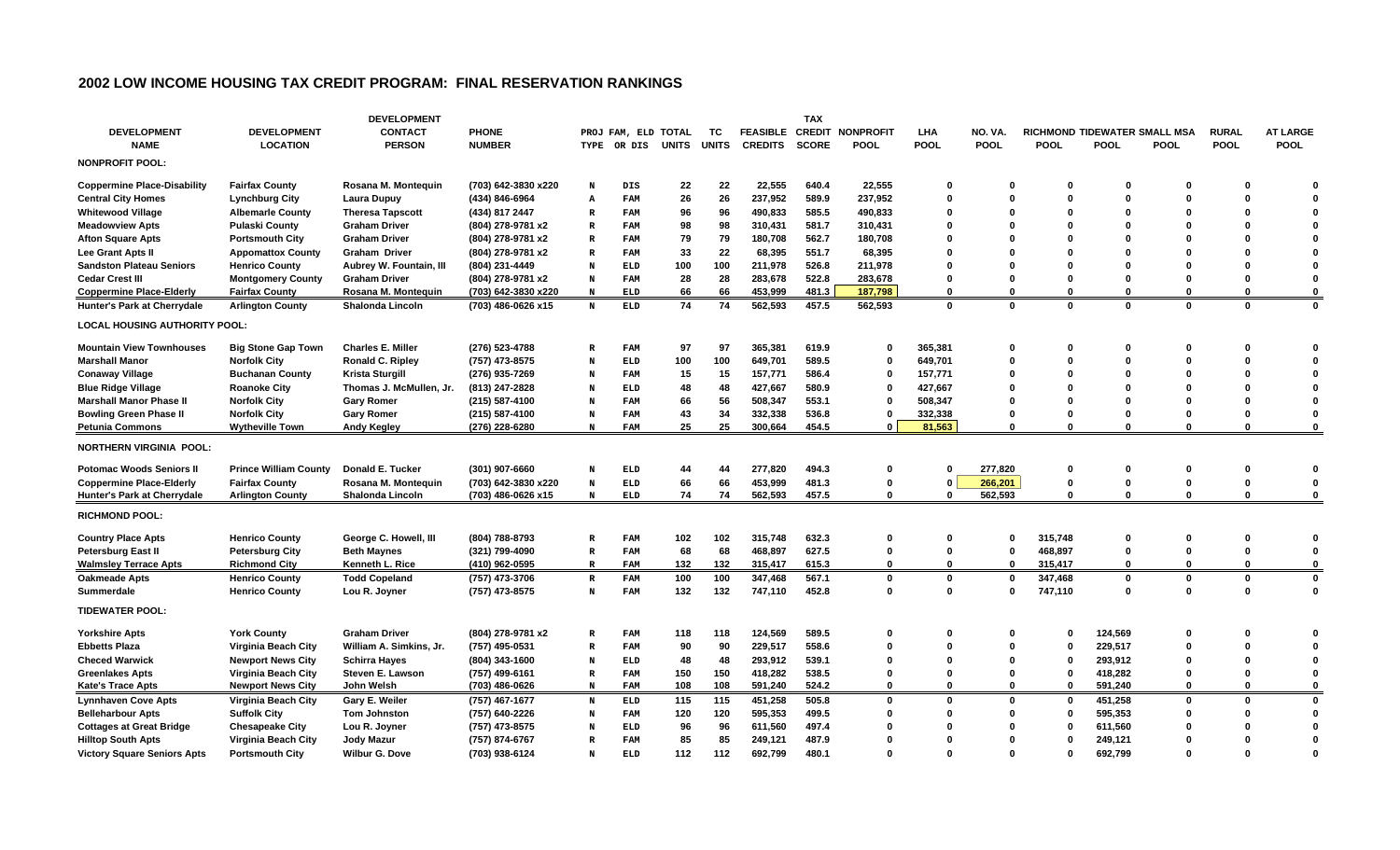|                                                                                                        |                             | <b>DEVELOPMENT</b>                 |                   |              |               |              |              |                           | <b>TAX</b>    |                  |              |              |              |                              |             |              |                 |
|--------------------------------------------------------------------------------------------------------|-----------------------------|------------------------------------|-------------------|--------------|---------------|--------------|--------------|---------------------------|---------------|------------------|--------------|--------------|--------------|------------------------------|-------------|--------------|-----------------|
| <b>DEVELOPMENT</b>                                                                                     | <b>DEVELOPMENT</b>          | <b>CONTACT</b>                     | <b>PHONE</b>      |              | PROJ FAM, ELD | <b>TOTAL</b> | тс           | <b>FEASIBLE</b>           | <b>CREDIT</b> | <b>NONPROFIT</b> | LHA          | NO. VA.      |              | RICHMOND TIDEWATER SMALL MSA |             | <b>RURAL</b> | <b>AT LARGE</b> |
| <b>NAME</b>                                                                                            | <b>LOCATION</b>             | <b>PERSON</b>                      | <b>NUMBER</b>     | TYPE         | OR DIS        | <b>UNITS</b> | <b>UNITS</b> | <b>CREDITS</b>            | <b>SCORE</b>  | <b>POOL</b>      | <b>POOL</b>  | <b>POOL</b>  | <b>POOL</b>  | <b>POOL</b>                  | <b>POOL</b> | <b>POOL</b>  | <b>POOL</b>     |
| <b>SMALL MSA POOL:</b>                                                                                 |                             |                                    |                   |              |               |              |              |                           |               |                  |              |              |              |                              |             |              |                 |
| <b>Garrett Square</b>                                                                                  | <b>Charlottesville City</b> | <b>Scott Kline</b>                 | (202) 333-8931    | R            | FAM           | 150          | 150          | 543.866                   | 706.3         | 0                | 0            | 0            | $\mathbf 0$  | $\mathbf 0$                  | 543,866     | 0            | $\Omega$        |
| <b>Culpeper House</b>                                                                                  | <b>Culpeper Town</b>        | Donald E. Tucker                   | (301) 907-6660    | $\mathbb{R}$ | <b>FAM</b>    | 154          | 154          | 429,130                   | 624.8         | $\Omega$         | $\mathbf 0$  | $\mathbf 0$  | $\mathbf{0}$ | $\mathbf 0$                  | 429,130     | $\mathbf 0$  | $\Omega$        |
| <b>Dorchester Square Apts</b>                                                                          | <b>Franklin City</b>        | <b>Todd Copeland</b>               | (757) 473-3706    | $\mathbb R$  | <b>FAM</b>    | 125          | 125          | 521,427                   | 601.1         | $\mathbf 0$      | $\mathbf{0}$ | $\mathbf 0$  | $\mathbf{0}$ | $\mathbf{0}$                 | 521,427     | $\mathbf 0$  | $\mathbf 0$     |
| <b>RURAL POOL:</b>                                                                                     |                             |                                    |                   |              |               |              |              |                           |               |                  |              |              |              |                              |             |              |                 |
| <b>Melton's Run</b>                                                                                    | <b>Carroll County</b>       | George Mundle                      | (704) 374-1444    | N            | FAM           | 48           | 48           | 291,657                   | 556.0         | $\Omega$         | 0            | 0            | 0            | 0                            | 0           | 291,657      | $\Omega$        |
| Ridge II Apts                                                                                          | <b>Shenandoah County</b>    | William L. Fekas                   | (540) 989-3623    | N            | FAM           | 38           | 38           | 210,628                   | 554.4         | $\Omega$         | O            | 0            | $\mathbf{0}$ | $\Omega$                     | 0           | 210,628      | $\Omega$        |
| <b>Heather Glen</b>                                                                                    | <b>Radford City</b>         | <b>Mark Kinser</b>                 | (540) 230-5902    | N            | FAM           | 40           | 40           | 341,295                   | 552.1         | n                | O            | $\mathbf{0}$ | $\Omega$     | O                            | 0           | 341,295      | $\Omega$        |
| <b>Brookside Square Apts</b>                                                                           | <b>Southampton County</b>   | <b>Robert B. Margolis</b>          | (301) 365-9314    | R            | FAM           | 32           | 32           | 95,271                    | 521.7         |                  | Ω            | 0            | $\Omega$     |                              | 0           | 95,271       | $\Omega$        |
| Germanna Heights                                                                                       | <b>Orange County</b>        | David M. Koogler                   | (281) 363-4210    | N            | <b>ELD</b>    | 50           | 50           | 245,000                   | 502.7         |                  |              | O            | $\mathbf{0}$ |                              | 0           | 245,000      | $\Omega$        |
| <b>Reese Village Apts</b>                                                                              | <b>Emporia City</b>         | <b>Robert B. Margolis</b>          | (301) 365-9314    | $\mathbb R$  | FAM           | 40           | 40           | 151,421                   | 498.2         |                  |              | 0            | $\Omega$     |                              | 0           | 151,421      | $\Omega$        |
| <b>Lawrenceville Manor Apts</b>                                                                        | <b>Brunswick County</b>     | <b>Robert B. Margolis</b>          | (301) 365-9314    | $\mathbb R$  | FAM           | 24           | 24           | 98,942                    | 463.3         | n                | 0            | 0            | 0            | $\Omega$                     | 0           | 98,942       | $\Omega$        |
| <b>Petunia Commons</b>                                                                                 | <b>Wytheville Town</b>      | <b>Andy Kegley</b>                 | (276) 228-6280    | N            | FAM           | 25           | 25           | 300,664                   | 454.5         | $\Omega$         | $\Omega$     | $\Omega$     | $\Omega$     | $\Omega$                     | $\Omega$    | 219,101      | $\mathbf{0}$    |
| DID NOT MEET THRESHOLD:                                                                                |                             |                                    |                   |              |               |              |              |                           |               |                  |              |              |              |                              |             |              |                 |
| <b>Reflections</b>                                                                                     | <b>Henrico County</b>       | Lou R. Joyner                      | (757) 473-8575    | N            | <b>ELD</b>    | 104          | 104          | 57,229                    | 448.3         | 0                | 0            | 0            | 0            | $\mathbf 0$                  | 0           | 0            |                 |
| <b>Colonial Villias</b>                                                                                | <b>Norfolk City</b>         | William A. Simkins, Jr.            | (757) 495-0531    | A            | FAM           | 12           | 12           | 82,479                    | 414.5         | $\mathbf 0$      | $\bf{0}$     | $\mathbf 0$  | $\mathbf{0}$ | $\mathbf{0}$                 | $\Omega$    | $\Omega$     | $\Omega$        |
|                                                                                                        |                             |                                    |                   |              |               |              |              |                           |               |                  |              |              |              |                              |             |              |                 |
| <b>WITHDRAWN</b>                                                                                       |                             |                                    |                   |              |               |              |              |                           |               |                  |              |              |              |                              |             |              |                 |
| Petersburg East I                                                                                      | <b>Petersburg City</b>      | <b>Beth Maynes</b>                 | (321) 799-4090    | $\mathbb{R}$ | FAM           | 100          | 100          | 688,454                   | 576.1         | 0                | $\bf{0}$     | $\mathbf 0$  | 0            | $\Omega$                     | $\Omega$    | 0            | $\Omega$        |
| REMOVED FROM ELIGIBILITY TO MEET CREDIT CAP                                                            |                             | <b>DEVELOPER CREDIT CAP</b>        | \$1,257,854       |              |               |              |              |                           |               |                  |              |              |              |                              |             |              |                 |
| Honeytree Apts                                                                                         | <b>Halifax County</b>       | Latisha W. Jenkins                 | (804) 278-9781 x4 | R            | <b>FAM</b>    | 48           | 48           | 130,881                   | 605.9         | $\Omega$         | 0            | 0            | - 0          | 0                            | 0           | $\Omega$     |                 |
| <b>The Pines</b>                                                                                       | <b>Spotsylvania County</b>  | Latisha W. Jenkins                 | (804) 278-9781 x4 | $\mathbb R$  | FAM           | 46           | 46           | 132,102                   | 577.9         | $\Omega$         | O            | $\mathbf{0}$ | $\Omega$     |                              | 0           | $\Omega$     | $\Omega$        |
| <b>Fairmont Apts</b>                                                                                   | <b>South Boston Town</b>    | Juanita Waddell                    | (202) 248-1569    | R            | FAM           | 48           | 48           | 161,439                   | 577.5         |                  | 0            | 0            | $\mathbf 0$  |                              | 0           | $\Omega$     | $\Omega$        |
| <b>Amherst Greens</b>                                                                                  | <b>Amherst County</b>       | George Mundle                      | (704) 374-1444    | N            | FAM           | 32           | 32           | 228,196                   | 560.8         |                  |              | 0            | $\Omega$     |                              |             | O            | $\Omega$        |
| <b>Danville Gardens</b>                                                                                | <b>Danville City</b>        | Juanita Waddell                    | (202) 248-1569    | $\mathbb R$  | FAM           | 106          | 106          | 389,901                   | 559.5         |                  |              | 0            | $\Omega$     |                              | n           | O            | $\Omega$        |
| <b>Tidewater Knoll</b>                                                                                 | <b>Victoria Town</b>        | <b>Corbin Anderson</b>             | (804) 343-1600    | N            | FAM           | 32           | 32           | 229,546                   | 555.6         |                  |              | n            | $\Omega$     |                              |             |              |                 |
| <b>Harbor Landing II</b>                                                                               | <b>Bristol City</b>         | <b>Dustin Mills</b>                | (804) 343-1600    | N            | FAM           | 32           | 32           | 273,127                   | 554.4         |                  |              | n            | $\Omega$     |                              | n           | O            |                 |
| <b>Scott Crossing</b>                                                                                  | <b>Scott County</b>         | <b>Corbin Anderson</b>             | (804) 343-1600    | N            | FAM           | 32           | 32           | 215,132                   | 551.5         |                  |              | n            | $\Omega$     |                              |             | O            |                 |
| <b>Sterling Chase Apts</b>                                                                             | <b>Chase City Town</b>      | <b>Corbin Anderson</b>             | (804) 343-1600    | N            | FAM           | 32           | 32           | 219,041                   | 547.0         |                  | ŋ            | n            | $\Omega$     |                              | n           | O            | $\Omega$        |
| The Meadows at Altavista                                                                               | <b>Altavista Town</b>       | Juanita Waddell                    | (202) 248-1569    | N            | FAM           | 40           | 40           | 264,167                   | 540.7         |                  |              |              | $\Omega$     |                              |             |              |                 |
| <b>Lebanon Woods</b>                                                                                   | <b>Lebanon Town</b>         | <b>Schirra Hayes</b>               | (804) 343-1600    | N            | FAM           | 32           | 32           | 291,425                   | 522.2         |                  | O            | 0            | $\Omega$     |                              | n           | O            |                 |
| <b>Blue Ridge Club</b>                                                                                 | <b>Roanoke County</b>       | Thomas J. McMullen, Jr.            | (813) 247-2828    | N            | FAM           | 80           | 80           | 649.843                   | 514.1         | n                | Ω            | n            | $\Omega$     |                              | n           | O            |                 |
| <b>Eastridge Apts</b>                                                                                  | <b>Bristol City</b>         | Juanita Waddell                    | (202) 248-1569    | $\mathbb R$  | FAM           | 96           | 96           | 395,185                   | 498.5         | $\Omega$         | 0            | 0            | 0            |                              | 0           | $\bf{0}$     |                 |
| <b>Covington Chase Senior Apts</b>                                                                     | <b>Lynchburg City</b>       | Earl Ferguson                      | (804) 968-4800    | N            | <b>ELD</b>    | 48           | 48           | 307,612                   | 486.1         | $\Omega$         | $\bf{0}$     | $\Omega$     | $\Omega$     | $\Omega$                     | $\Omega$    | $\Omega$     | $\Omega$        |
|                                                                                                        |                             |                                    |                   |              |               |              |              |                           |               |                  |              |              |              |                              |             |              |                 |
| NOTE: PROJECTS SHOWN ABOVE THE DOUBLE LINE HAVE A SCORE HIGH ENOUGH TO RECEIVE CREDITS IN              |                             |                                    |                   |              |               |              |              | <b>RESERVATIONS:</b>      |               | 1,994,328        | 2,522,768    | 1,106,614    | 1,100,062    | 1,657,520                    | 972,996     | 1,653,315    |                 |
| THE RESPECTIVE POOLS.                                                                                  |                             | DEVELOPMENTS WHICH QUALIFY FOR THE |                   |              |               |              |              | <b>AVAILABLE CREDITS:</b> |               | 1,994,328        | 2,522,768    | 1,807,538    | 1,343,916    | 1,724,203                    | 1,253,540   | 2,086,885    |                 |
| REMAINING CREDITS IN THE RESPECTIVE POOLS AND THE ADDITIONAL FEASIBLE CREDITS IN THE GEOGRAPHIC POOLS. |                             |                                    |                   |              |               |              |              | <b>UNUSED CREDITS:</b>    |               | \$0              | \$0          | \$700,924    | \$243,854    | \$66,683                     | \$280,544   | \$433,570    |                 |
| Project Type: $N = New Construction$ , $A = Adaptive Reuse$ , $R = Rehabilitation$                     |                             |                                    |                   |              |               |              |              | AT-LARGE POOL CREDITS:    |               |                  |              |              |              |                              |             |              | \$2,032,659     |
| FAM = Family, ELD = Elderly, DIS = Disability                                                          |                             |                                    |                   |              |               |              |              |                           |               |                  |              |              |              |                              |             |              |                 |

**2002 Final Rankings.XLS 6/18/02**